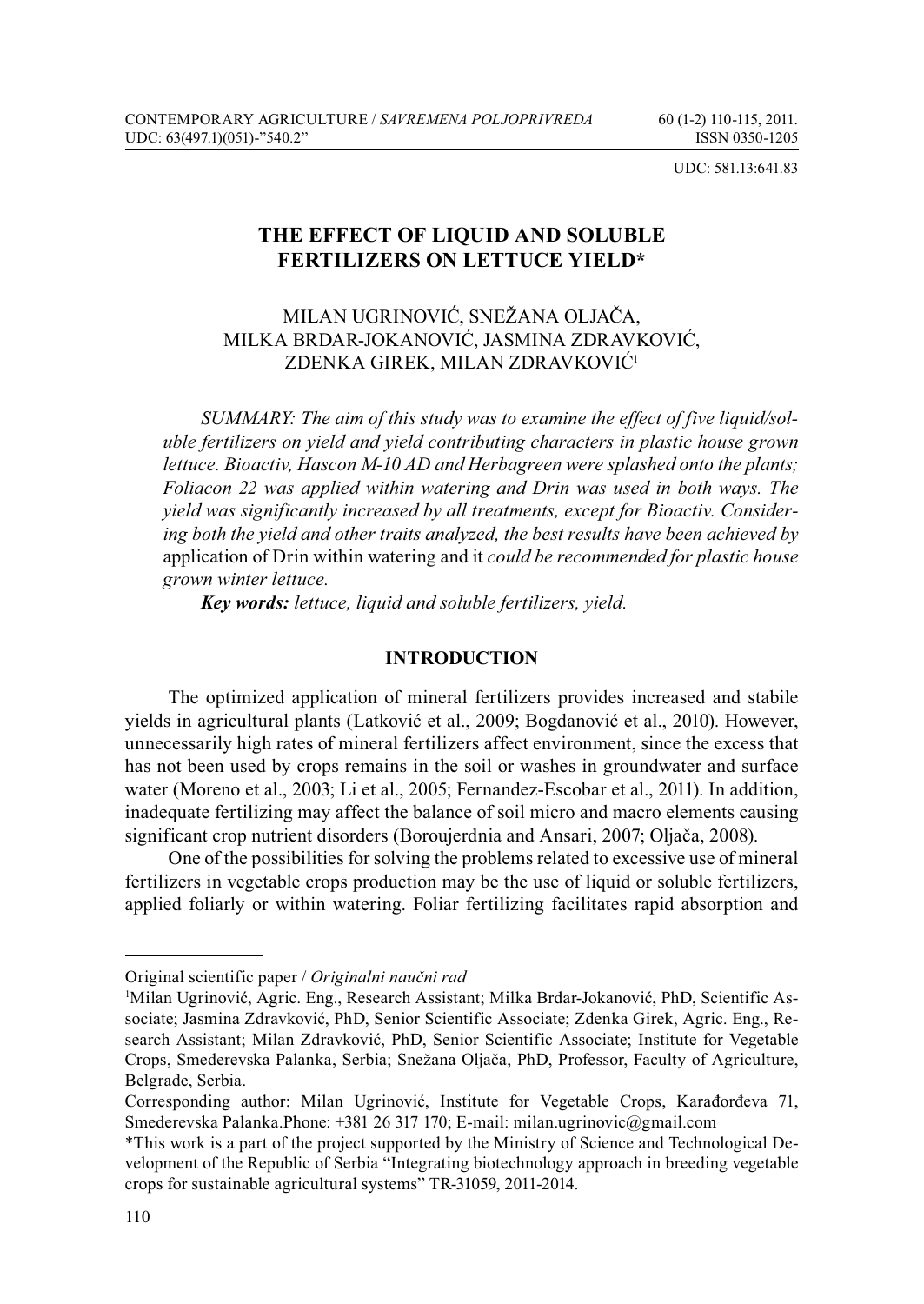efficient use of nutrients; therefore, it may be applied as both preventive and curative measure to compensate for nutrient deficiency (Fernandez et al., 2008; Hossain and Ryu, 2009; Seshadri, 2010; Del Amor and Cuadra-Crespo, 2011). Foliar nutrient supply may play significant role in intensive production of vegetables.

This study was undertaken in order to investigate the effect of five liquid and soluble fertilizers on yield and yield contributing characters in plastic house grown lettuce (*Lactuca sativa* L.), cultivar Neva. Applying the results of this study may enhance intensive lettuce production.

#### **MATERIAL AND METHODS**

The plastic house experiment has been set during the winter of 2008/09 at the Institute for Vegetable Crops, Smederevska Palanka, Serbia. The trial included five liquid and soluble fertilizers (Table 1) combined in six treatments (Table 2) and control (without fertilizing), which were applied on lettuce cultivar Neva. The cultivar has been developed at the Institute.

Table 1. Nutrient content in the applied fertilizers *Tabela 1. Sadržaj hranljivih materija u đubrivima koja su korišćena u ogledu*

| Fertilizer / <i>Dubrivo</i> | Nutrient content / Sadržaj hranljivih materija                                                |
|-----------------------------|-----------------------------------------------------------------------------------------------|
| Drin                        | Aminoacids / Aminokiseline 39%, C 19%, N 6.3%                                                 |
| Foliacon 22                 | CaO 15%, N 13.2%, MgO 7.5%                                                                    |
| Hascon M-10 AD              | K <sub>2</sub> O 28%, P <sub>2</sub> O <sub>5</sub> 21%; B, Mn and Mo in traces / u tragovima |
| <b>Bioactiv</b>             | Mixture of microorganisms / Smeša mikroorganizama                                             |
| Herbagreen                  | CaO 44.1%, SiO, 9.1%, MgO 2.2%, Fe,O, 1.2%, SO <sub>4</sub> 0.11%, Mn 132                     |
|                             | ppm, Zn 60 ppm, Cu 22.5 ppm, Ni 3.3 ppm, Cr 3.25 ppm                                          |

Table 2. The applied fertilizer treatments *Tabela 2. Primenjeni tretmani đubrivima*

| Treatment / Tretman      | Application / Primena | Concentration / Koncentracija   |  |
|--------------------------|-----------------------|---------------------------------|--|
| Drin $(1)$               | Foliar / Folijarno    | $0.2\%$                         |  |
| Drin $(2)$               | Watering / Zalivanjem | $17 \text{ m}$ l/m <sup>2</sup> |  |
| $Drin + Foliacon 22 (3)$ | Watering / Zalivanjem | $0.1\% + 0.2\%$                 |  |
| Hascon M-10 AD $(4)$     | Foliar / Folijarno    | $0.15\%$                        |  |
| Bioactiv (5)             | Foliar / Folijarno    | $5$ g/l                         |  |
| Herbagreen (6)           | Foliar / Folijarno    | $5 \text{ g}/1$                 |  |

The lettuce was planted as a subsequent crop, without previous fertilization. The main crop was tomato, which was fertilized following the standard procedures. Lettuce seedlings were transplanted from nursery on mulch foil on November 18th and harvested on March  $11<sup>th</sup>$ . The plastic house was not heated during the experiment. Air temperature was recorded on the daily basis and compared to multiyear average (Figure 1). The main plot area was  $5 \text{ m}^2$  and it consisted of 100 plants. The crop was watered by the micro irrigation system.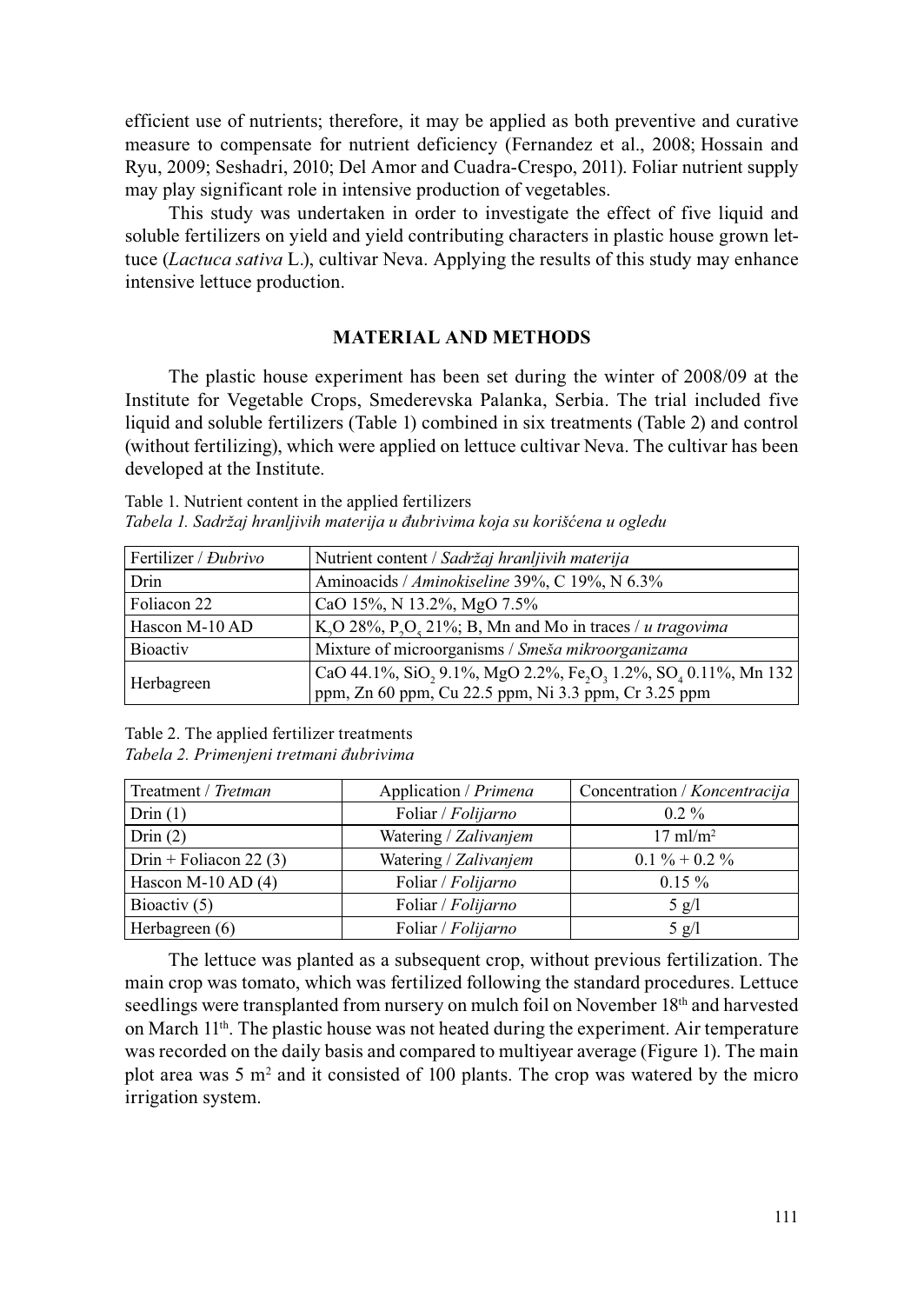

Figure 1. Plastic house air temperature recorded during the experiment Grafikon 1. Temperatura vazduha u plasteniku merena tokom ogleda

The treatments were imposed following the dynamics recommended by the producers (Table 3). Every main plot was treated with 2l of fertilizer solution. All treatments were replicated 5 times.

Table 3. Dynamics of treatment application *Tabela 3. Dinamika primene tretmana*

| Treatment / Tretman                                             | Date / Datum           | Treatment / Tretman   Date / Datum |                                  |
|-----------------------------------------------------------------|------------------------|------------------------------------|----------------------------------|
| (1), (2)                                                        | December 04th, 2008    | (1), (6)                           | January 14 <sup>th</sup> , 2009  |
| (1)                                                             | December $15th$ , 2008 | (6)                                | January 30 <sup>th</sup> , 2009  |
| $(1), (2), (3), (4), (5), (6)$ December 24 <sup>th</sup> , 2008 |                        | (6)                                | February 10 <sup>th</sup> , 2009 |

The following traits have been analyzed: yield per plant (g), number of leaves per plant, leaf rosette weight  $(g)$ , head weight  $(g)$  and head index, which was calculated as the ratio of head weight and leaf rosette weight. Samples included 10 plants per replication. The data was processed by ANOVA and LSD test was used for comparison of the means of treatments.

### **RESULTS AND DISCUSSION**

The average effects of the applied liquid and soluble fertilizers on the analyzed lettuce traits are listed in Table 4. Significant differences have been found among the applied treatments for all investigated lettuce traits.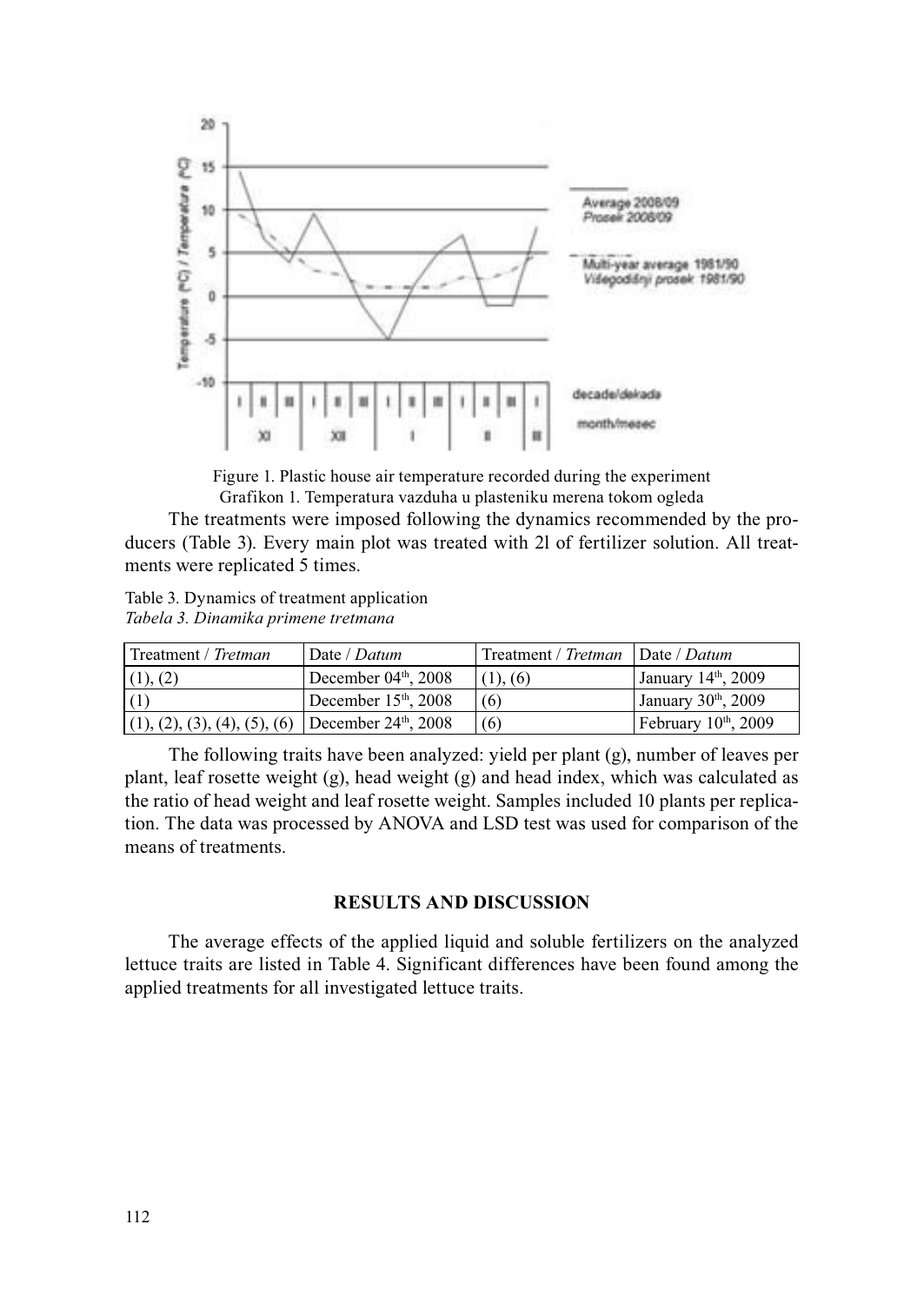Table 4. The effect of the applied fertilizer treatments on lettuce yield per plant (g), number of leaves per plant, leaf rosette weight (g), head weight (g) and head index

| Treatment                        | Yield      | No of leaves | Rosette weight | Head weight  | Head index     |
|----------------------------------|------------|--------------|----------------|--------------|----------------|
| Tretman                          | Prinos     | Broj listova | Masa rozete    | Masa glavice | Indeks glavice |
| (1)                              | 134.4**    | $15.4**$     | $67.5***$      | 66.9**       | 0.99           |
| (2)                              | $142.9**$  | $15.4**$     | $69.8**$       | $73.1**$     | 1.05           |
| (3)                              | $127.6***$ | 12.2         | $66.8***$      | 60.8         | $0.91**$       |
| (4)                              | $132.8***$ | 12.0         | $69.9**$       | $62.9**$     | $0.90**$       |
| (5)                              | 119.6      | 12.2         | $62.2**$       | 57.4         | $0.92**$       |
| (6)                              | $136.0**$  | $16.4***$    | $72.1**$       | $63.9**$     | $0.89**$       |
| Control/ <i>Kontrola</i>   114.1 |            | 12.2         | 56.3           | 57.8         | 1.03           |
| LSD <sub>0.05</sub>              | 7.0        | 1.5          | 4.6            | 4.0          | 0.05           |
| $LSD$ <sub>0.01</sub>            | 8.4        | 1.8          | 5.5            | 4.8          | 0.07           |

*Tabela 4. Uticaj primenjenih tretmana đubriva na prinos salate po biljci (g), broj listova po biljci, masu listova rozete (g), masu glavice (g) i indeks glavice* 

\*\*significantly different with the respect to control (0.01 level of probability)

Yielding capacity of the lettuce cultivar Neva was not fully realized in this experiment (Marković et al., 1997); either on unfertilized, or on fertilized plots. Although the plants were grown in a plastic house, low temperatures during the vegetation slowed their development. The temperatures were extremely low in January (Graph 1). Nevertheless, the application of liquid and soluble fertilizers significantly increased lettuce yield per plant with respect to unfertilized control. Similar results have been reported by Saglam et al. (2002), Vetrano et al. (2009) and Luz et al. (2010). The only exception was fertilizer Bioactiv, which practically had no effect on yield. Therefore, the application of this fertilizer is not recommended for plastic house winter lettuce production.

Other lettuce traits had been analyzed primarily with the aim to investigate the possible effects of different fertilizers on the head and rosette weight ratio (head index). Since the lettuce with highly developed rosette is not preferred by the consumers, head index should be as high as possible.

Drin + Foliacon 22, Hascon M-10 AD and Herbagreen treatments significantly increased lettuce yield. However, Drin + Foliacon 22 increased leaf rosette weight and had no effect on head weight. Hascon M-10 AD and Herbagreen increased both head and rosette weight, however rosette weight was increased to the greater extent comparing to head weight. Consequently, head indexes calculated for the plots treated with Drin + Foliacon 22, Hascon M-10 AD and Herbagreen were significantly lower with the respect to the control. Out of three treatments mentioned, only Herbagreen increased the number of leaves, however, those were rosette leaves. Since lower head index may make lettuce less attractive to the consumers, fertilizing plastic house grown winter lettuce with the above substances may not be recommended.

On the other hand, treatment Drin increased significantly the yield per plant, the number of leaves per plant, leaf rosette weight and head weight, having no effect on head index. The increases in the studied traits have been observed for both foliar application and application by watering; however, the positive effects of fertilizer Drin on lettuce were more pronounced when applied by watering. Therefore, among the six studied liquid and soluble fertilizer treatments, application of Drin within watering could be recommended for plastic house grown winter lettuce. Yield per plant and head weight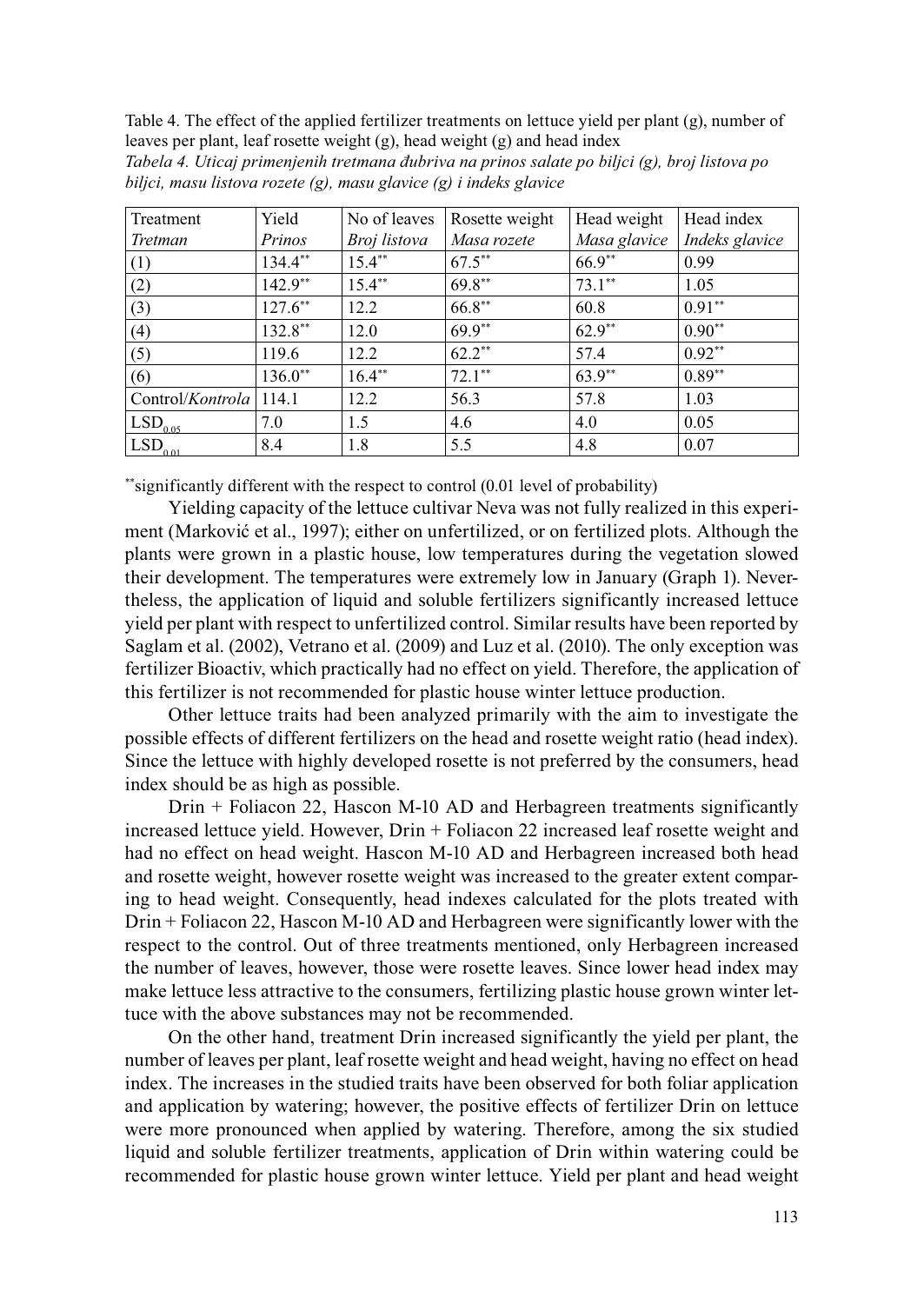were increased by Drin for approximately 25% with respect to the control, even in the conditions of unfavorably low winter temperatures.

## **CONCLUSION**

Application of liquid and soluble fertilizers completes basic fertilization through the soil and it is especially useful in stress conditions (low temperature, physiological drought, lack of light, etc.). The best results have been achieved by application of fertilizer Drin within watering; therefore, it can be recommended for plastic house winter lettuce production. Application of microbiological fertilizer Bioactive is not recommended for the mentioned production system.

Further investigations on the levels and dynamics of fertilizer applications, as well as on the chemical composition of the lettuce fertilized with liquid and soluble preparations should be undertaken.

### **REFERENCES**

DEL AMOR, F.M., CUADRA-CRESPO, P.: Gas exchange and antioxidant response of sweet pepper to foliar urea spray as affected by ambient temperature. Scientia Horticulturae, 127:334-340, 2011.

BOGDANOVIĆ, D., MILOŠEV, D., ŠEREMEŠIĆ, S., JUG, I., ĐALOVIĆ, I.: Mineral nitrogen dynamic in soil of different fertility as affected by agronomic practices. Contemporary Agriculture, 59(3-4)278-286, 2010.

BOROUJERDNIA, M., ANSARI, N.A.: Effect of different levels of nitrogen fertilizer and cultivars on growth, yield and yield components of Romaine lettuce (*Lactuca sativa* L.). Middle Eastern and Russian J. Plant Sci. and Biotechnology, 1(2)47-53, 2007.

FERNANDEZ-ESCOBAR, R., GARCIA-NOVELO, J.M., RESTREPO-DIAZ, H.: Mobilization of nitrogen in the olive bearing shoots after foliar application of urea. Scientia Horticulturae, 127:452-454, 2011.

FERNANDEZ, V., DEL RIO, V., PUMARINO, L., IGARTUA, E., ABADIA, J., ABA-DIA, A.: Foliar fertilization of peach (*Prunus persica* (L.) Batsch) with different iron formulations: Effects on re-greening, iron concentration and mineral composition in treated and untreated leaf surfaces. Scientia Horticulturae, 117:241-248, 2008.

HOSSAIN, M.B., RYU, K.S.: Effect of foliar applied phosphatic fertilizer on absorption pathways, yield and quality of sweet persimmon. Scientia Horticulturae, 122:626-632, 2009.

LATKOVIĆ, D., MARINKOVIĆ, B., MALEŠEVIĆ, M., JAĆIMOVIĆ, G., JUG, D.: Effect of different levels of nitrogen from plowed under harvest residues on grain yield of corn. Contemporary Agriculture, 58(3-4)16-22, 2009.

LI, W., LI, L., SUN, J., GUO, T., ZHANG, F., BAO, X., PENG, A., TANG, C.: Effects of intercropping and nitrogen application on nitrate present in the profile of an Orthic Anthrosol in Northwest China. Agriculture, Ecosyst. and Environment, 105:483-491, 2005.

LUZ, J.M.Q., OLIVEIRA, G., QUEIROZ, A.A., CARREON, R.: Aplicação foliar de fertilizantes organominerais em cultura de alface. Horticultura Brasileira, 28:373-377, 2010.